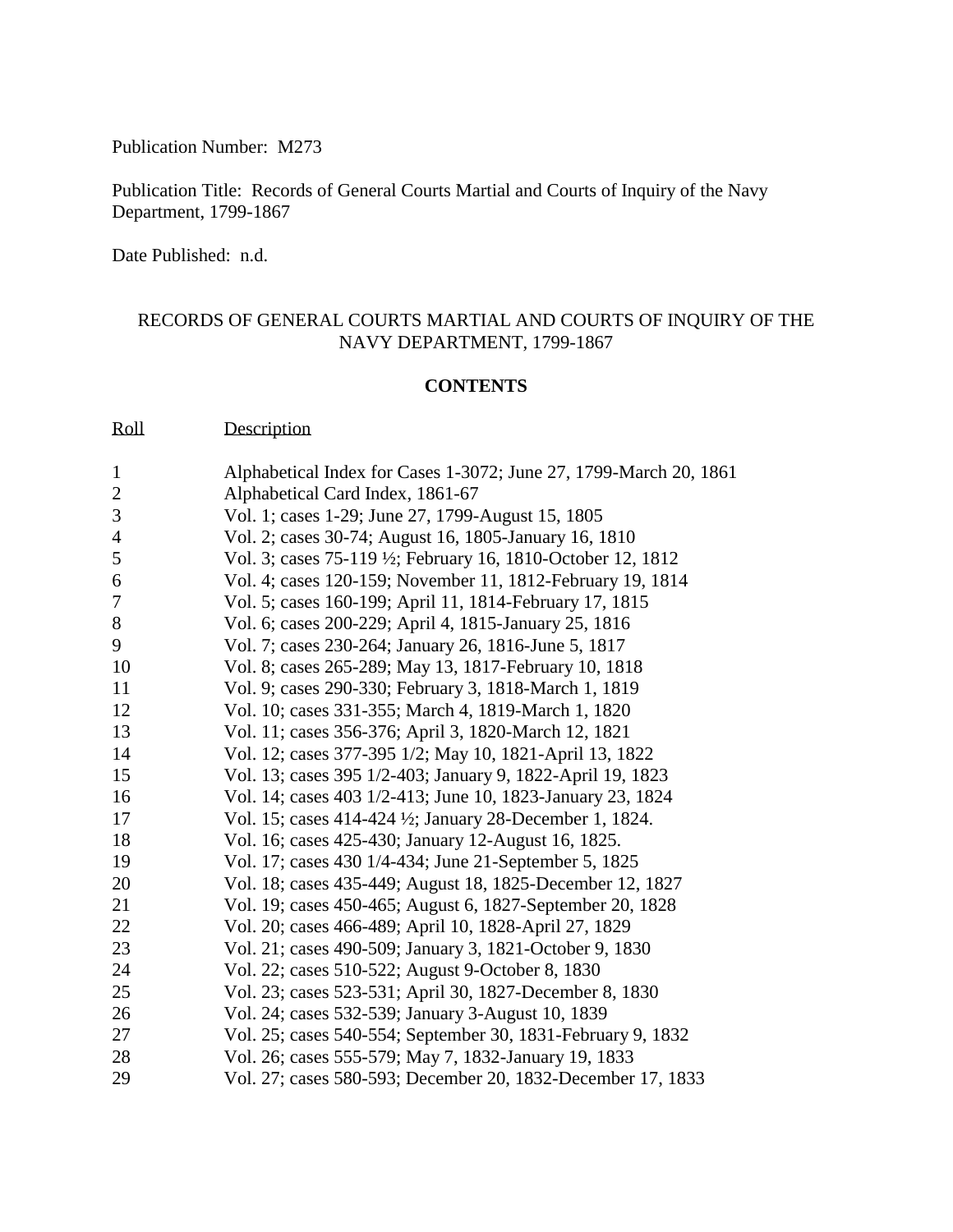| 30    | Vol. 28; cases 594-601; April 3, 1834-August 21, 1834               |
|-------|---------------------------------------------------------------------|
| 31    | Vol. 29; cases 602-618; September 6, 1834-May 1, 1835               |
| 32    | Vol. 30; cases 619-629; January 7-December 7, 1835                  |
| 33    | Vol. 31; cases 630-649; March 18, 1835-July 11, 1837                |
| 34    | Vol. 32; cases 651-670; June 20, 1837-January 9, 1839               |
| 35    | Vol. 33; cases 671-695; October 13, 1838-August 4, 1839             |
| 36    | Vol. 34; cases 696-713; August 24, 1839-July 7, 1840                |
| 37    | Vol. 35; cases 714-728; February 18, 1840-June 8, 1841              |
| 38    | Vol. 36; cases 729-747; October 14, 1840-October 23, 1841           |
| 39    | Vol. 37; case 748 (part); April 29, 1839-June 22, 1840              |
| 40    | Vol. 38; case 748 (part); Exhibits.                                 |
| 41    | Vol. 39; cases 749-768; January 7, 1840-March 30, 1841              |
| 42    | Vol. 40 (part); cases 769-771; June 8-July 14, 1841                 |
| 43    | Vol. 40 (part); cases 772-776; July 9-November 23, 1841             |
| 44    | Vol. 41; cases 777-789; November 5, 1841-March 10, 1842             |
| 45    | Vol. 42; cases 790-799; March 7-June 29, 1842                       |
| 46    | Vol. 43; cases 800-826; June 28- August 13, 1842                    |
| 47    | Vol. 44; cases 827-829; August 17-September 15, 1842                |
| 48    | Vol. 45; cases 830-843; September 15-December 12, 1842              |
| 49    | Vol. 46; case 844; December 28, 1842-March 28, 1843                 |
| 50-51 | Vols. 47-48; case 844; Original notes taken at court martial        |
| 52    | Vol. 49 (part); cases 845-851; September 26, 1842-April 25, 1843    |
| 53    | Vol. 49 (part); cases 852-864; May 17-June 27, 1843                 |
| 54    | Vol. 50; cases 865-876; June 8, 1841-October 28, 1843               |
| 55    | Vol. 51; cases 877-909; December 18, 1843-June 17, 1844             |
| 56    | Vol. 52 (part); cases 910-915; May 26, 1842-August 16, 1844         |
| 57    | Vol. 52 (part); cases 916-929; October 14-November 20, 1844         |
| 58    | Vol. 53; cases 930-968; July 14, 1842-May 7, 1845                   |
| 59    | Vol. 54 (part); cases 969-970; June 2-July 14, 1845                 |
| 60    | Vol. 54 (part); cases 971-989; July 5, 1845-January 3, 1846         |
| 61    | Vol. 55; cases 990-1025; March 4, 1846-February 6, 1847             |
| 62    | Vol. 56; cases 1926-1065; January 25-December 31, 1847              |
| 63    | Vol. 57; cases 1066-1114; December 30, 1847-January 17, 1849        |
| 64    | Vol. 58 (part); cases 1115-1147; February 4, 1847-May 22, 1849      |
| 65    | Vol. 58 (part); cases 1148-1154; June 4-September 12, 1849          |
| 66    | Vol. 59; cases 1155-1186; September 19, 1849-December 16, 1850      |
| 67    | Vol. 60; case 1187; December 16, 1850-February 1, 1851              |
| 68    | Vol. 61; cases 1188-1209; December 24, 1850-February 18, 1851       |
| 69    | Vol. 62; cases 1210-1238; February 15, 1848-April 29, 1850          |
| 70    | Vol. 63; cases 1239-1268; May 15, 1850-May 10, 1851                 |
| 71    | Vol. 64 (part); case 1269(part), November 20, 1850-February 8, 1851 |
| 72    | Vol. 64 (part); case 1269(part); February 10-April 7, 1851          |
| 73    | Vol. 65 (part); cases 1270-1300; July 2-September 24, 1851          |
| 74    | Vol. 65 (part); cases 1301-1304; June 14-October 22, 1851           |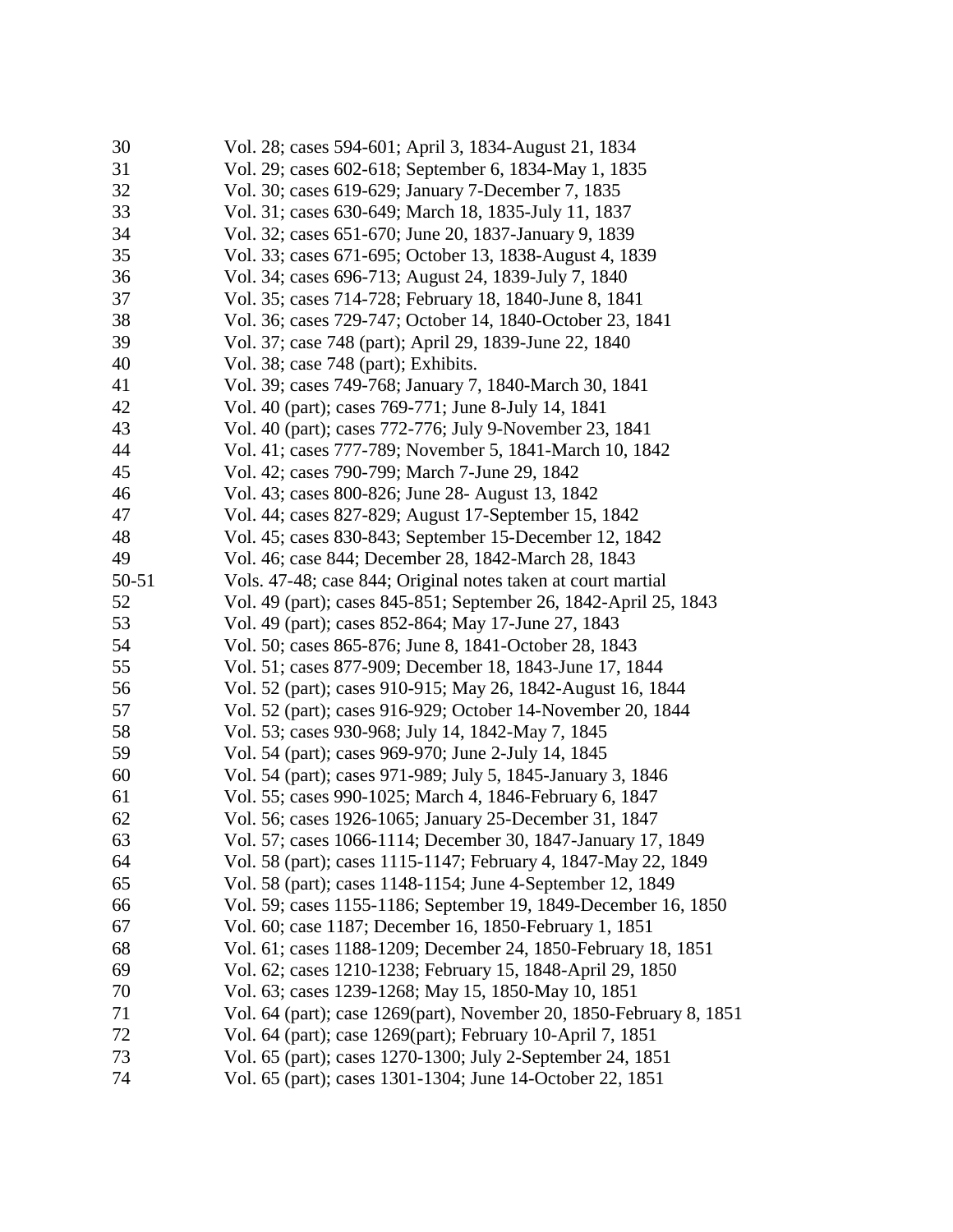| 75  | Vol. 66; cases 1305-1369; August 18, 1851-June 11, 1852             |
|-----|---------------------------------------------------------------------|
| 76  | Vol. 67; cases 1370-1401; September 23, 1850-September 15, 1852     |
| 77  | Vol. 68; cases 1402-1449; July 20, 1852-May 17, 1853                |
| 78  | Vol. 69; cases 1450-1499; January 20, 1853-March 23, 1854           |
| 79  | Vol. 70; cases 1500-1525; December 22, 1853-August 2, 1854          |
| 80  | Vol. 71; cases 1526-1574; April 27, 1852-March 6, 1855              |
| 81  | Vol. 72; cases 1575-1634; December 15, 1854-August 15, 1855         |
| 82  | Vol. 73; cases 1635-1717; June 26, 1855-April 9, 1856               |
| 83  | Vol. 74; cases 1718-1834; July 25, 1855-July 30, 1856               |
| 84  | Vol. 75; cases 1835-1934; July 18, 1856-January 6, 1857             |
| 85  | Vol. 76; cases 1935-2044; December 9, 1856-May 28, 1857             |
| 86  | Vol. 77; cases 2045-2144; January 21-November 25, 1857              |
| 87  | Vol. 78; cases 2145-2224; December 31, 1856-May 3, 1858             |
| 88  | Vol. 79; cases 2225-2329; March 31, 1857-September 21, 1858         |
| 89  | Vol. 80; cases 2230-2364; December 14, 1857-October 29, 1858        |
| 90  | Vol. 81; cases 2365-2439; August 2, 1858-January 6, 1859            |
| 91  | Vol. 82; cases 2440-2529; June 11, 1858-May 2, 1859                 |
| 92  | Vol. 83; cases 2530-2655; December 28, 1858-December 2, 1859        |
| 93  | Vol. 84; cases 2656-2759; July 11, 1859-May 5, 1860                 |
| 94  | Vol. 85; cases 2760-2799; 3000-3014; November 19, 1858-July 5, 1860 |
| 95  | Vol. 86; cases 3015-3029; October 4, 1859-March 15, 1860            |
| 96  | Vol. 87; cases 3030-3049; November 1, 1859-August 8, 1860           |
| 97  | Vol. 88; cases 3050-3081; January 16, 1853-August 17, 1861          |
| 98  | Vol. 89; cases 3082-3107; August 22, 1861-June 8, 1863              |
| 99  | Vol. 90; cases 3108-3129; March 4-July 25, 1862                     |
| 100 | Vol. 91; cases 3130-3145; July 17-October 22, 1862                  |
| 101 | Vol. 92; cases 3146-3167; October 21, 1862-January 1, 1863          |
| 102 | Vol. 93; cases 3168-3179; December 24, 1862-February 16, 1863       |
| 103 | Vol. 94; cases 3180-3199; January 24-March 20, 1863                 |
| 104 | Vol. 95; cases 3200-3209; March 5-April 25, 1863                    |
| 105 | Vol. 96; cases 3210-3220; April 24-May 13, 1863                     |
| 106 | Vol. 97; cases 3221-3240; May 12-July 17, 1863                      |
| 107 | Vol. 98; cases 3241-3253; May 30-October 20, 1863                   |
| 108 | Vol. 99; cases 3254-3267; June 8-July 2, 1863                       |
| 109 | Vol. 100; cases 3268-3284; June 30-August 3, 1863                   |
| 110 | Vol. 101; cases 3285-3306; July 15-August 15, 1863                  |
| 111 | Vol. 102; cases 3307-3324; August 17-September 11, 1863             |
| 112 | Vol. 103; cases 3325-3338; September 11-October 10, 1863.           |
| 113 | Vol. 104; cases 3339-3363; October 1-28, 1863                       |
| 114 | Vol. 105; cases 3364-3389; October 19-November 20, 1863             |
| 115 | Vol. 106; cases 3390-3402; November 6-December 16, 1863             |
| 116 | Vol. 107; cases 3403-3420; November 19, 1863-January 4, 1864        |
| 117 | Vol. 108; cases 3421-3442; December 8, 1863-January 2, 1864         |
| 118 | Vol. 109; cases 3443-3469; December 16, 1863-February 4, 1864       |
|     |                                                                     |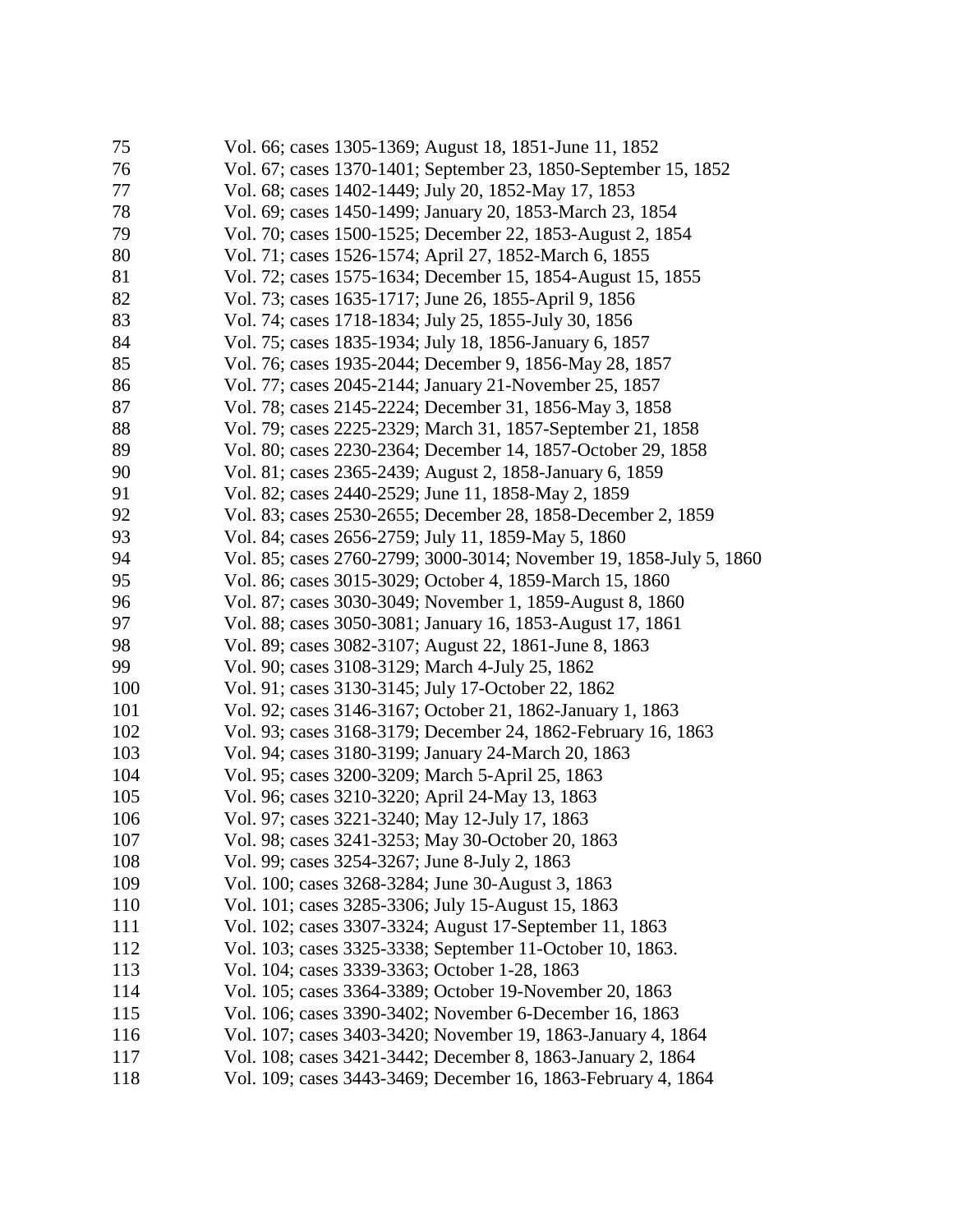| 119 | Vol. 110; cases 3470-3489; January 2-June 22, 1864             |
|-----|----------------------------------------------------------------|
| 120 | Vol. 111; cases 3490-3499; January 30-February 20, 1864        |
| 121 | Vol. 112; cases 3500-3511; February 1-March 30, 1864           |
| 122 | Vol. 113; cases 3512-3523; December 19, 1863-March 25, 1864    |
| 123 | Vol. 114; cases 3524-3532; March 12-April 30, 1864             |
| 124 | Vol. 115; cases 3533-3560; May 3-June 29, 1864                 |
| 125 | Vol. 116; cases 3561-3569; June 18-October 4, 1864             |
| 126 | Vol. 117; cases 3570-3586; May 31-July 29, 1864                |
| 127 | Vol. 118; cases 3587-3605; July 15-September 4, 1864           |
| 128 | Vol. 119; case 3606; August 5-September 10, 1864               |
| 129 | Vol. 120; cases 3608-3643; April 30-October 6, 1864            |
| 130 | Vol. 121; cases 3644-3679; June 1-November 1, 1864             |
| 131 | Vol. 122; cases 3680-3709; October 3-November 30, 1864         |
| 132 | Vol. 123; cases 3710-3731; October 24, 1864-January 3, 1865    |
| 133 | Vol. 124; cases 3732-3756; November 1-December 2, 1864         |
| 134 | Vol. 125; cases 3757-3781; October 11, 1864-February 13, 1865  |
| 135 | Vol. 126; cases 3782-3799; December 31, 1863-February 20, 1865 |
| 136 | Vol. 127; cases 3800-3825; July 7, 1864-March 8, 1865          |
| 137 | Vol. 128; cases 3826-3832; December 15, 1864-February 27, 1865 |
| 138 | Vol. 129; cases 3833-3844; January 18-March 25, 1865           |
| 139 | Vol. 130; cases 3845-3860; November 28, 1864-April 5, 1865     |
| 140 | Vol. 131; cases 3861-3879; November 26, 1864-March 31, 1865    |
| 141 | Vol. 132; cases 3880-3899; November 28, 1864-April 22, 1865    |
| 142 | Vol. 133; cases 3900-3923; February 10-June 16, 1865           |
| 143 | Vol. 134; cases 3924-3942; October 3, 1864-July 11, 1865       |
| 144 | Vol. 135; cases 3943-3967; March 21-August 15, 1865            |
| 145 | Vol. 136; cases 3968-3988; March 22-July 18, 1865              |
| 146 | Vol. 137; cases 3989-3990; March 16-April 4, 1865.             |
| 147 | Vol. 138; cases 3991-4012; March 10-April 28, 1865             |
| 148 | Vol. 139; cases 4013-4032; May 5-27, 1865                      |
| 149 | Vol. 140; cases 4033-4048; April 7-May 29, 1865                |
| 150 | Vol. 141; cases 4049-4055; April 19-June 8, 1865               |
| 151 | Vol. 142; cases 4056-4070; May 2-November 7, 1865              |
| 152 | Vol. 143; case 4071; November 7-December 1, 1865               |
| 153 | Vol. 144; case 4072; May 3-19, 1864                            |
| 154 | Vol. 145; case 4072; May 20-June 20, 1864                      |
| 155 | Vol. 146; cases 4072 1/2-4097; June 6-July 26, 1865            |
| 156 | Vol. 147; cases 4098-4129; June 14-August 31, 1865             |
| 157 | Vol. 148; cases 4130-4149; August 8-October 26, 1865           |
| 158 | Vol. 149; cases 4150-4168; September 1-November 3, 1865        |
| 159 | Vol. 150; cases 4169-4182; October 6-November 27, 1865         |
| 160 | Vol. 151; cases 4183-4201; November 6, 1865-January 9, 1866    |
| 161 | Vol. 152; cases 4204-4223; December 4, 1865-February 27, 1866  |
| 162 | Vol. 153; cases 4224-4238; January 24-April 7, 1866            |
|     |                                                                |